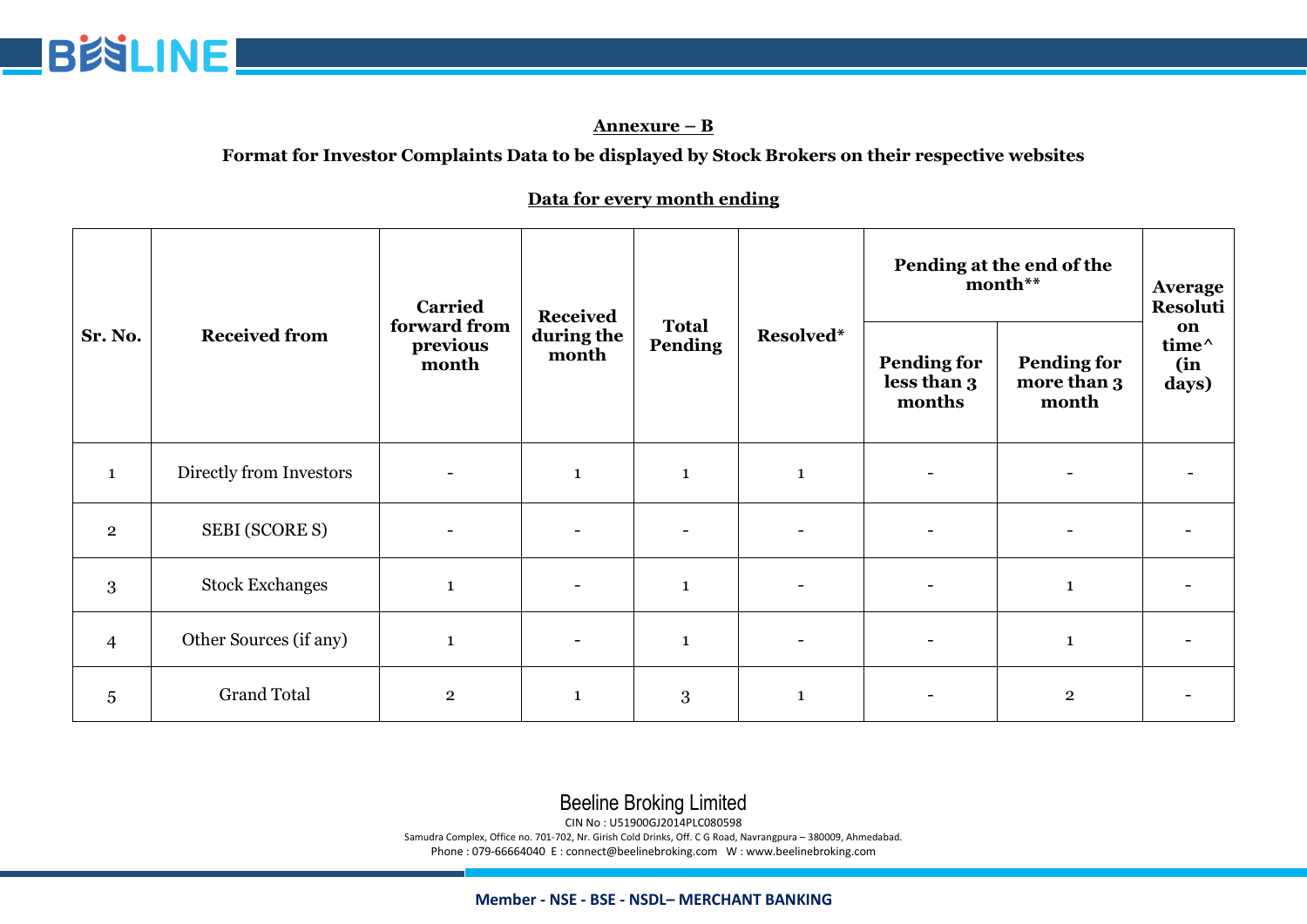

| <b>Trend of monthly disposal of complaints</b> |                |                                                  |                 |                |                |  |
|------------------------------------------------|----------------|--------------------------------------------------|-----------------|----------------|----------------|--|
| Sr. No.                                        | <b>Month</b>   | <b>Carried forward</b><br>from previous<br>month | <b>Received</b> | Resolved*      | Pending**      |  |
|                                                | December, 2021 | $\overline{2}$                                   |                 |                | 3              |  |
| $\overline{2}$                                 | January, 2022  |                                                  |                 | $\overline{2}$ |                |  |
| 3                                              | February, 2022 | $\mathbf{2}$                                     |                 |                | $\mathbf{2}$   |  |
| 4                                              | March, 2022    | $\mathbf{2}$                                     |                 |                | $\overline{2}$ |  |
| 5                                              | April, 2022    | $\overline{2}$                                   |                 |                | $\overline{2}$ |  |
| 6                                              | May, 2022      | $\mathbf{2}$                                     |                 |                | 2              |  |

\*Should include complaints of previous months resolved in the current month, if any.

\*\*Should include total complaints pending as on the last day of the month, if any.

^Average resolution time is the sum total of time taken to resolve each complaint in the current month divided by total number of complaints resolved in the current month.

#### **Trend of annual disposal of complaints**

| Sr. No.        | Year    | <b>Carried forward</b><br>from previous<br>year | <b>Received</b><br>during the<br>year | <b>Resolved</b><br>during the<br>year | Pending at the end of the<br>year |
|----------------|---------|-------------------------------------------------|---------------------------------------|---------------------------------------|-----------------------------------|
|                | 2017-18 | -                                               | $\blacksquare$                        | $\blacksquare$                        | -                                 |
| $\overline{2}$ | 2018-19 |                                                 | $\blacksquare$                        | ۰                                     |                                   |
| 3              | 2019-20 | -                                               | $\bf{2}$                              | -                                     | 2                                 |
|                | 2020-21 | 2                                               | $\blacksquare$                        | -                                     | 2                                 |

# Beeline Broking Limited

CIN No : U51900GJ2014PLC080598

Samudra Complex, Office no. 701-702, Nr. Girish Cold Drinks, Off. C G Road, Navrangpura – 380009, Ahmedabad. Phone : 079-66664040 E : connect@beelinebroking.com W : www.beelinebroking.com

#### **Member - NSE - BSE - NSDL– MERCHANT BANKING**